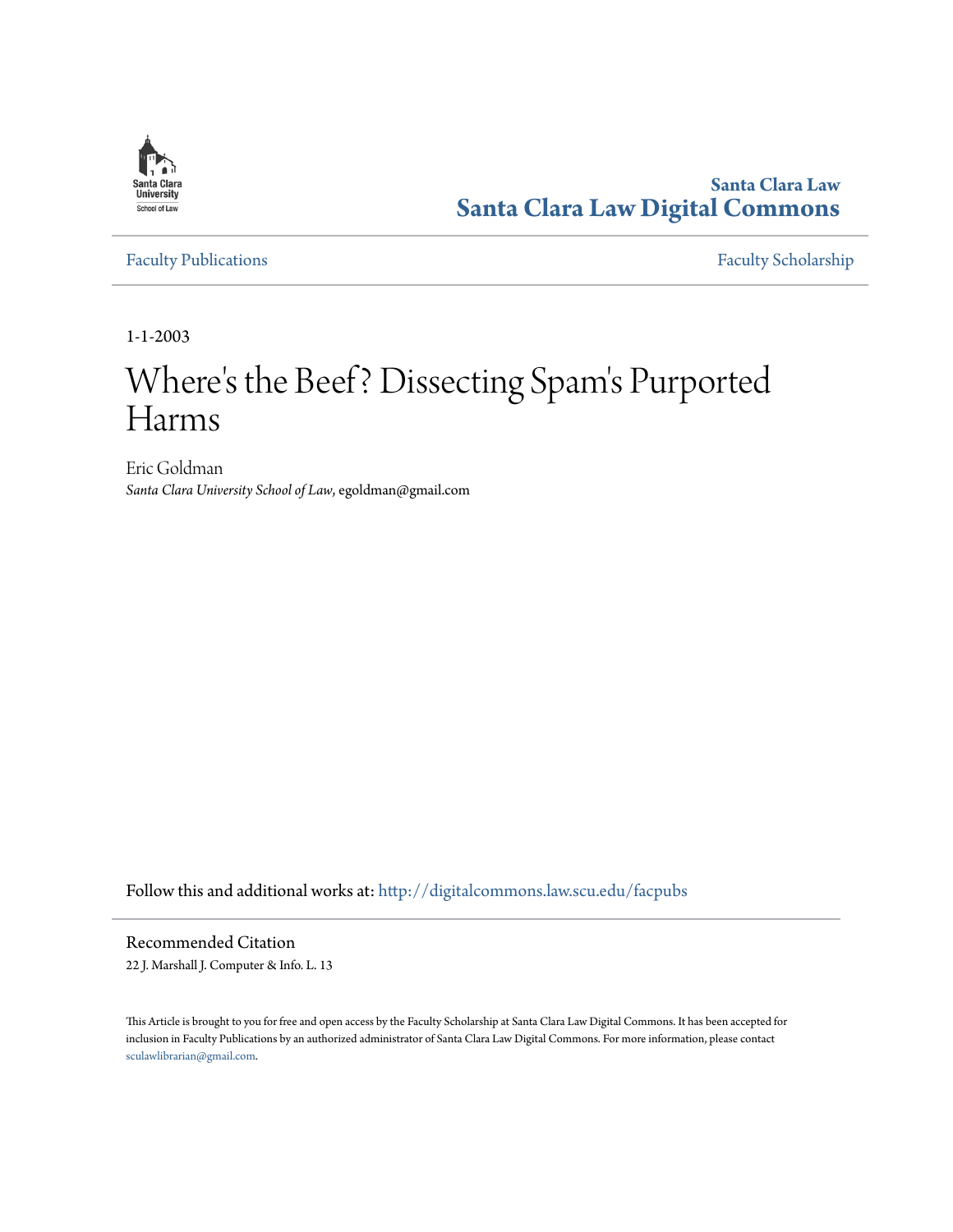## **WHERE'S THE BEEF? DISSECTING SPAM'S PURPORTED HARMS**

### ERIC GOLDMANT

#### I. INTRODUCTION

After many failed attempts over the past six years, Congress finally enacted a law regulating unsolicited commercial e-mails, the *Controlling the Assault of Non-Solicited Pornography and Marketing Act of 2003* (the *"CAN-SPAM Act"* or *"CAN-SPAM").' CAN-SPAM* follows significant state-based efforts to regulate spam; from 1997 to 2003, nearly three quarters of the states adopted some spam regulation,<sup>2</sup> most of which are now preempted by *CAN-SPAM. <sup>3</sup>*

*CAN-SPAM,* like the state laws preceding it, takes a multi-faceted approach to regulating spam. Among other provisions, *CAN-SPAM* contains provisions that regulate the e-mail content,<sup>4</sup> restrict specific notorious spammer practices,<sup>5</sup> give spam recipients the ability to opt-out, and attack the spammer's funding by creating advertiser liability.

The diversity of regulatory approaches inherent in *CAN-SPAM* (and, before that, the superseded state statutes) prompts a fundamental question: exactly what harms are caused by spam that these regulations attempt to redress? There is no consensus answer to this question. Just about everyone seems to agree that spam is a problem that needs to be

t Assistant Professor, Marquette University Law School. E-mail: eric.goldmanmarquette.edu. Personal home page: <http://eric\_goldman.tripod.com>. The author thanks the participants in the Summer 2003 Spam Seminar at The John Marshall Law School for their enlightening perspectives.

<sup>1.</sup> Sen. 877, 108th Cong. (2003) [hereinafter *CAN-SPAM Act].*

*<sup>2.</sup> See* David E. Sorkin, *Spamlaws.com,* Spare *Laws: United States: State Laws* <http://www.spamlaws.com/state/index.html> (accessed Oct. 30, 2003).

*<sup>3.</sup> CAN-SPAM* preempts all laws expressly regulating the use of e-mail to send commercial messages (except laws that "relate to acts of fraud or computer crime"). *CAN-SPAM Act, supra* n. 1, at § 8(b)(2)(B).

*<sup>4.</sup> See e.g.* restrictions on misleading subject lines; requirements that the sparn contain contact information and be labeled as an ad or as sexually oriented material.

*<sup>5.</sup> See e.g.* restrictions on e-mail harvesting, dictionary attacks, using open mail relays, and signing up for free e-mail accounts.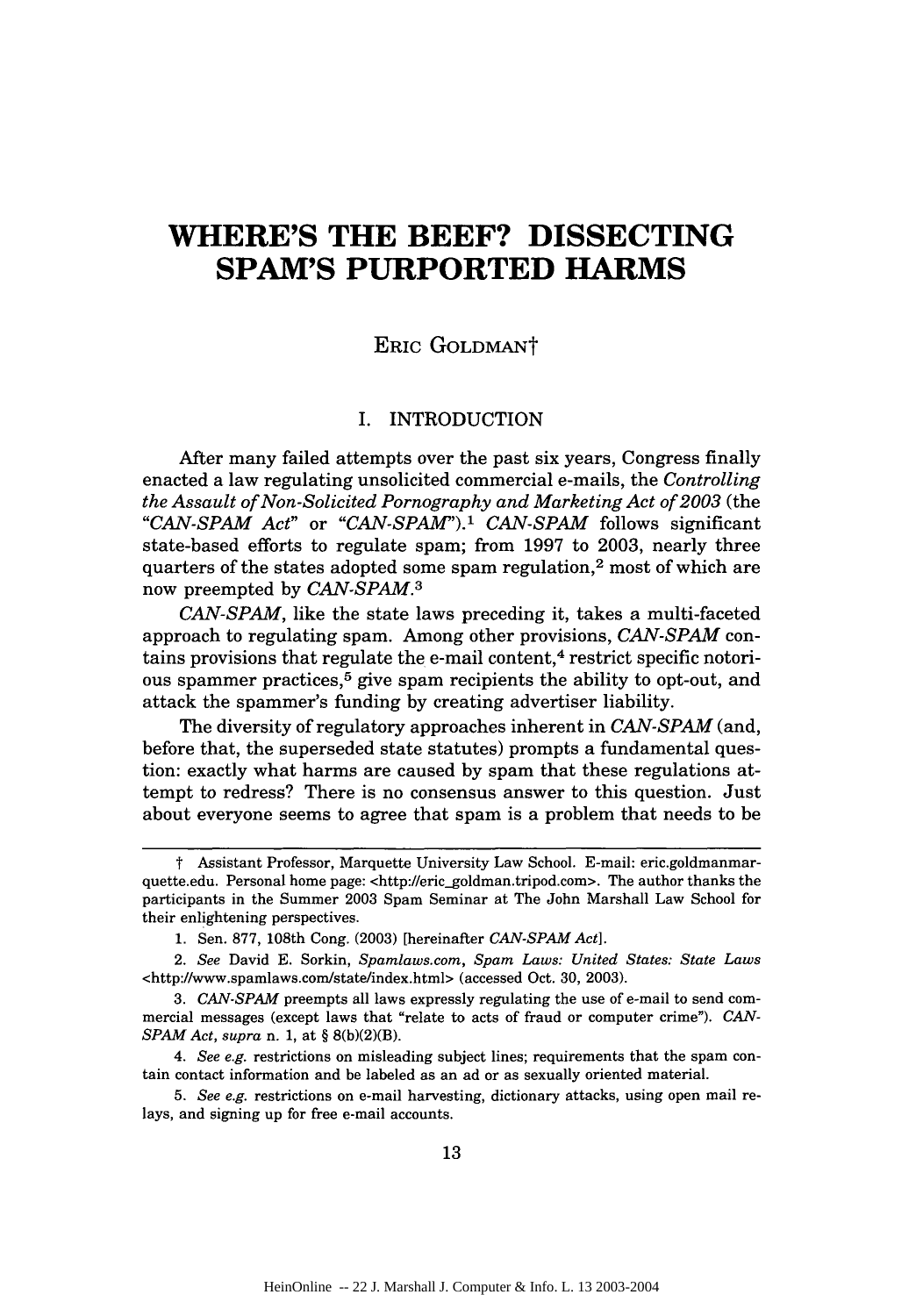addressed,<sup>6</sup> but no one seems to agree on why. Without clearly understanding the targeted harms, policy-makers cannot craft regulations designed to fix them.

This Essay examines the purported harms caused by spam in an effort to isolate bona fide areas needing legislative intervention. However, few such needs exist. Instead, most purported harms are illusory, already adequately addressed by existing laws or best left to market solutions. This analysis thus undercuts many of the purported justifications for regulating spam.

#### II. DEFINING THE HARMS OF SPAM

#### A. DEFINING **SPAM**

Any attempt to intelligently discuss spam is immediately hampered by the word's imprecision. Simply put, the term "spam" lacks a single well-accepted definition.<sup>7</sup> Usually "spam" refers to some form of unwanted e-mail, although some users generalize the term to describe all forms of unwanted advertising, both in e-mail and other media.8 *CAN-SPAM* defines "commercial electronic mail message" as "any electronic mail message the primary purpose of which is the commercial advertisement or promotion of a commercial product or service."<sup>9</sup> Building on this definition, this Essay refers to "spam" as unsolicited "commercial electronic mail messages." However, this definition is both under- and overinclusive because the definition includes e-mails recipients want and does not include all e-mails not wanted by recipients, and thus it may not track recipient expectations. <sup>10</sup>

*<sup>6.</sup> See* Humphrey Taylor, *HarrisInteractive, Majority in Favor of Making Mass-Spamming Illegal Rises to 79% of Those Online,* <http://www.harrisinteractive.com/harris\_poll/ index.asp?PID=387> (accessed July 16, 2003) (seventy-nine percent favor making massspamming illegal).

*<sup>7.</sup> See* Michelle Delio, *Wired News, Spam: Much Hated, Little Defined* <http:/! www.wired.com/news/print/0,1294,58682,00.html> (May 1, 2003) (discussing the diversity of definitions for spam articulated at the Federal Trade Commission's Spam Forum in Spring 2003); Mailshell, Inc., *Results of the SpamCatcher Attitude Survey* <http:// www.mailshell.com/mail/client/oem2.html/step/pr/article/17> (Apr. 30, 2003) [hereinafter *Mailshell Survey]* (press release of M.ailshell, Inc.) (providing some statistical analysis of consumer definitions of spam and concluding "[t]here is no clear definition of spam").

*<sup>8.</sup> See* Evan Hansen & Stefanie Olsen, *CNET News.coin, Spam: It's More Than Bulk E-mail* <http://news.com.com/ 2102-1023\_3-961134.html?tag=st\_util\_print> (Oct. 8, 2002).

*<sup>9.</sup> CAN-SPAM Act, supra* n. 1, at § 3(2). The law further requires the Federal Trade Commission to promulgate regulations defining "primary purpose." *Id.* § 3(2)(C).

<sup>10.</sup> *See* Deborah Fellows, *Pew Internet & American Life Project, Spam: How it is Hurting E-mail and Degrading Life on the Internet* ii <http:/www.pewinternet.org/pdfs/ PIP\_Spam\_Report.pdf> (Oct. 22, 2003) [hereinafter *The Pew Report*] ("e-mail users are not entirely clear on just what is spam, an issue that is an absolute stopper for writing effective, enforceable legislation against spam").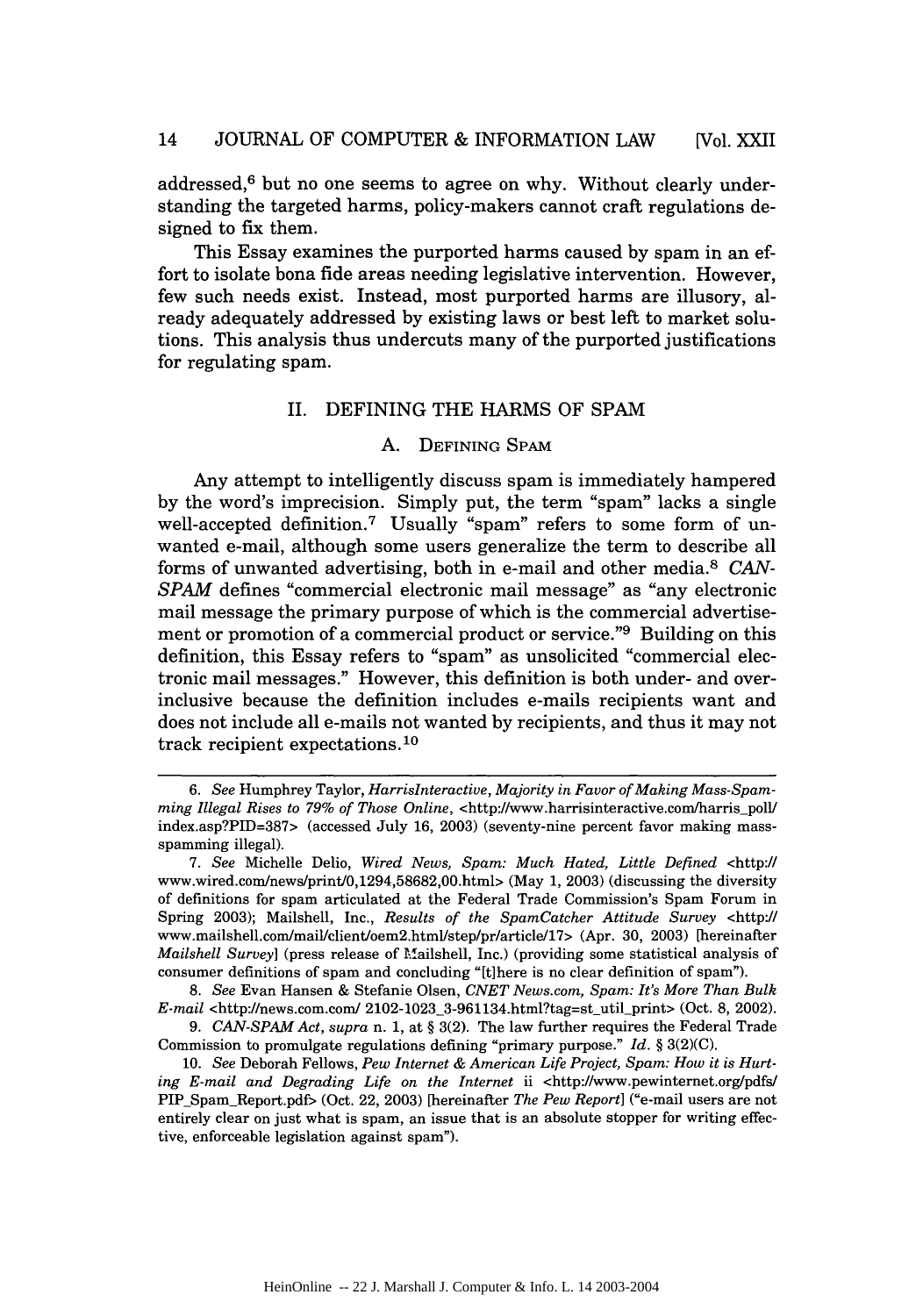#### B. SPAM IS ANNOYING

#### *1. Distinguishing Wanted and Unwanted Content*

Many e-mail recipients castigate spam as annoying, $11$  but the reasons why are less clear. Some annoyance is attributable to the objectionable content in spam,12 a point addressed *infra* in subsection II(D). Otherwise, the annoyance is based (among other factors) on the unsolicited, high-volume, time-consuming or unpreventable nature of spam.13

I believe these concerns all derive from the same source: spam is *unwanted.* A simple example may illustrate this. Assume Jane is ready to purchase a Canon PowerShot S400 digital camera. An unsolicited email arrives in Jane's in-box from a trustworthy retailer that she has never transacted with. The retailer offers to sell her the camera for \$100 less than any other retailer. Is this spam?

Some recipients would say "yes" because the e-mail is unsolicited or otherwise invades their privacy. However, most e-mail recipients would consider this e-mail valuable instead of annoying, in which case they would want this e-mail because it will save them time and money.

Perhaps this example gives us an important insight on the nature of spam. E-mail recipients want e-mail that saves money, saves time, educates on matters of interest, or is otherwise relevant and helpful. <sup>14</sup> Thus, many e-mail recipients gladly would receive unsolicited e-mails that meet those specifications. In contrast, e-mail recipients are annoyed to receive a high volume of irrelevant and unhelpful e-mails.<sup>15</sup>

Unfortunately, frequently spam is irrelevant and unhelpful to recipients because it is relatively untargeted. Like any other marketers, spam advertisers will pay for targeted e-mail lists that are more likely to yield higher results. However, the negligible marginal cost of sending spam lowers the optimal level of targeting for spammers. Thus, spammers can profitably use low-yield and untargeted practices such as e-mail harvest-

15. The Federal Trade Commission has specifically focused on the high percentage of false claims in spam, Federal Trade Commission, *False Claims in Spam* <http:// www.ftc.gov/reports/spam/030429spamreport.pdf> (Apr. 30, 2003). These concerns are effectively subsumed under the category of irrelevant and unhelpful e-mails. Other harms created by false claims are covered under other existing laws like false advertising.

<sup>11.</sup> *Id.* at 27; Taylor, *supra* n. 6 (ninety-three percent of those surveyed said spam was somewhat or very annoying).

<sup>12.</sup> *See The Pew Report, supra* n. 10, at 27.

<sup>13.</sup> *See Id.*

<sup>14.</sup> *See* DoubleClick, *2003 Consumer E-mail Study, Oct. 2003* 3 <http://www.double click.com/us/knowledge-central/documents/research/dc-consumere-mailstudy-0310.pdf> (Oct. 2003). The survey considered permission-based e-mail marketing. Respondents were asked what motivated them to act on an e-mail; thirty-eight percent said it was the "product I needed at the time" and thirty-five percent said a "special offer or discount." *Id.*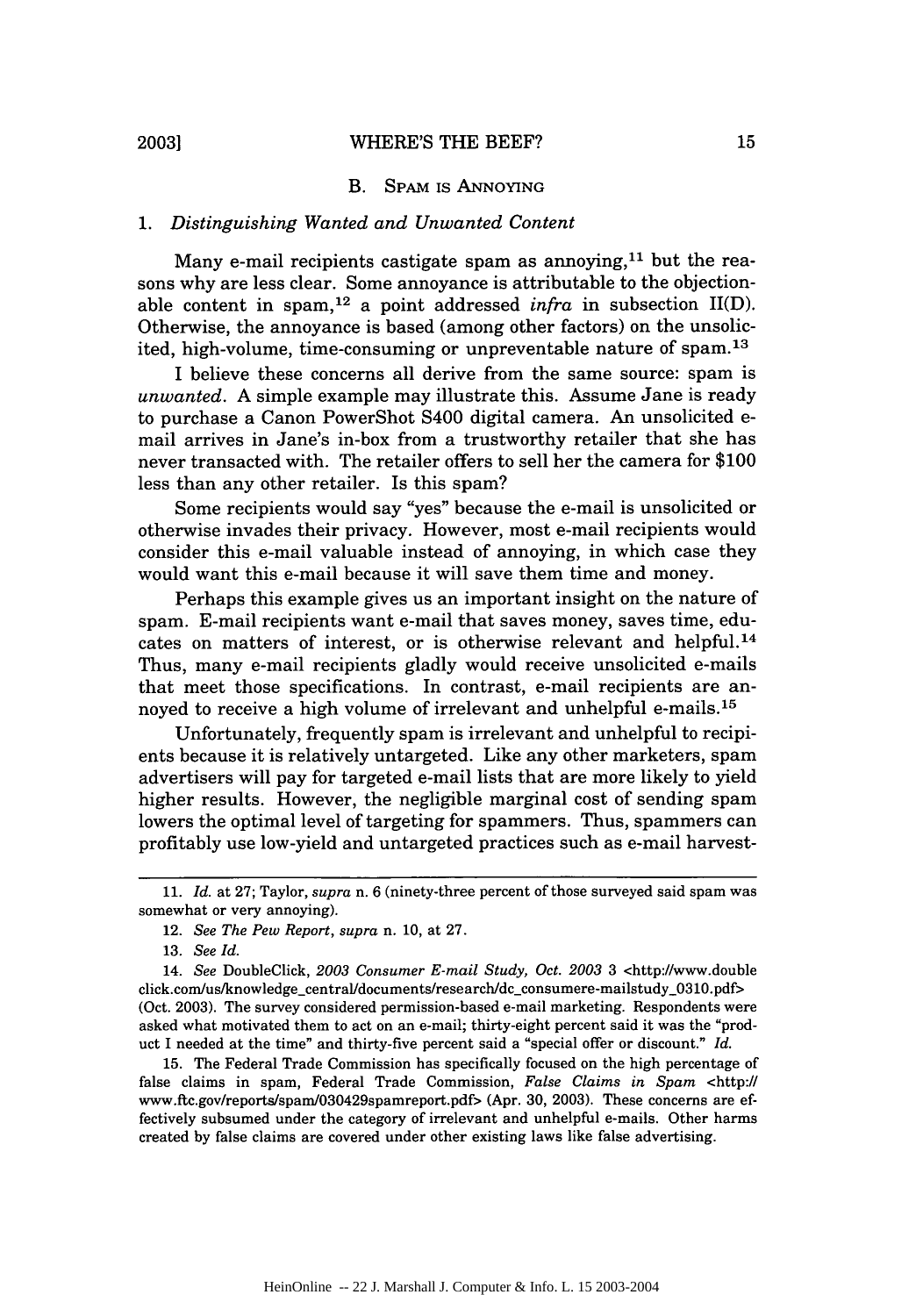ing and dictionary attacks. <sup>16</sup>

Even though spammers can profitably send very-low relevance emails to lots of recipients, not all spam is bad. Inevitably, some recipients will find a particular spam e-mail helpful and relevant. More specifically, recipients' perceptions about each spam's relevance usually sort into a bell curve: some will find the e-mail completely irrelevant, some will find the e-mail very relevant, and others will find the e-mail somewhat relevant. $17$ 

Some empirical data supports this analysis. Several recent surveys show that seven to eight percent of those surveyed have purchased a product or service in response to spam<sup>18</sup> and approximately thirty percent of those surveyed have responded to spam to get more information about the advertised product or service.<sup>19</sup> While not high percentages, the statistics seemingly contradict spam's abysmal reputation. For recipients who responded to spam (plus those who were educated but did not respond), the spam was relevant. For those who purchased in response to a particular spam, that e-mail helped the consumer find a desired product or service at an acceptable price.

We should not trivialize these consequences. Spam plays an important role in the marketplace of ideas, perhaps filling gaps left by other media, and can contribute to efficiently functioning economic markets. In some cases, spam creates transaction opportunities that otherwise would not occur due to prohibitive search costs or lack of consumer awareness about products available to solve their needs.

Of course, these conclusions do not change the fact that most spam is unwanted by most recipients. However, it is unclear why individuals seem less tolerant of irrelevant spam than irrelevant ads in other media. Consumers routinely tolerate irrelevant ads in other media with less annoyance than they feel towards spam.

Let us consider ad relevancy in a few media, starting with billboards. Billboard ads target viewers only by geography (if that), so they

<sup>16.</sup> *See* Jack Hitt, *Confessions ofa Spam King,* N.Y. Times Mag., (Sept. 28, 2003) at 48 (describing different methods of acquiring e-mail addresses cheaply); *see generally* Ian Ayres & Matthew Funk, *Marketing Privacy: A Solution for the Blight of Telemarketing (and Spam and Junk Mail),* 20 Yale J. on Reg. 77 (2003) (discussing the analogous phenomenon in the telemarketing context).

<sup>17.</sup> Recipient assessments of relevancy also vary based on when the e-mail is received. An e-mail to Jane offering a cheap price on the digital camera may be very relevant prior to her purchase and irrelevant afterwards.

<sup>18.</sup> *See The Pew Report, supra* n. 10, at ii-iii (seven percent); *Mailshell Survey, supra n.* 7 (eight percent); Thomas Leavitt, posting to Politech <http://www.politechbot.comp-04710.html> (May 2, 2003) (citing a survey on npdor.com that seven percent "sometimes" buy from spam, plus another twenty-three percent "very rarely" buy).

<sup>19.</sup> *See The Pew Report, supra* n. 10, at ii-iii (thirty-three percent); *Mailshell Survey, supra* n. 7 (twenty-eight percent).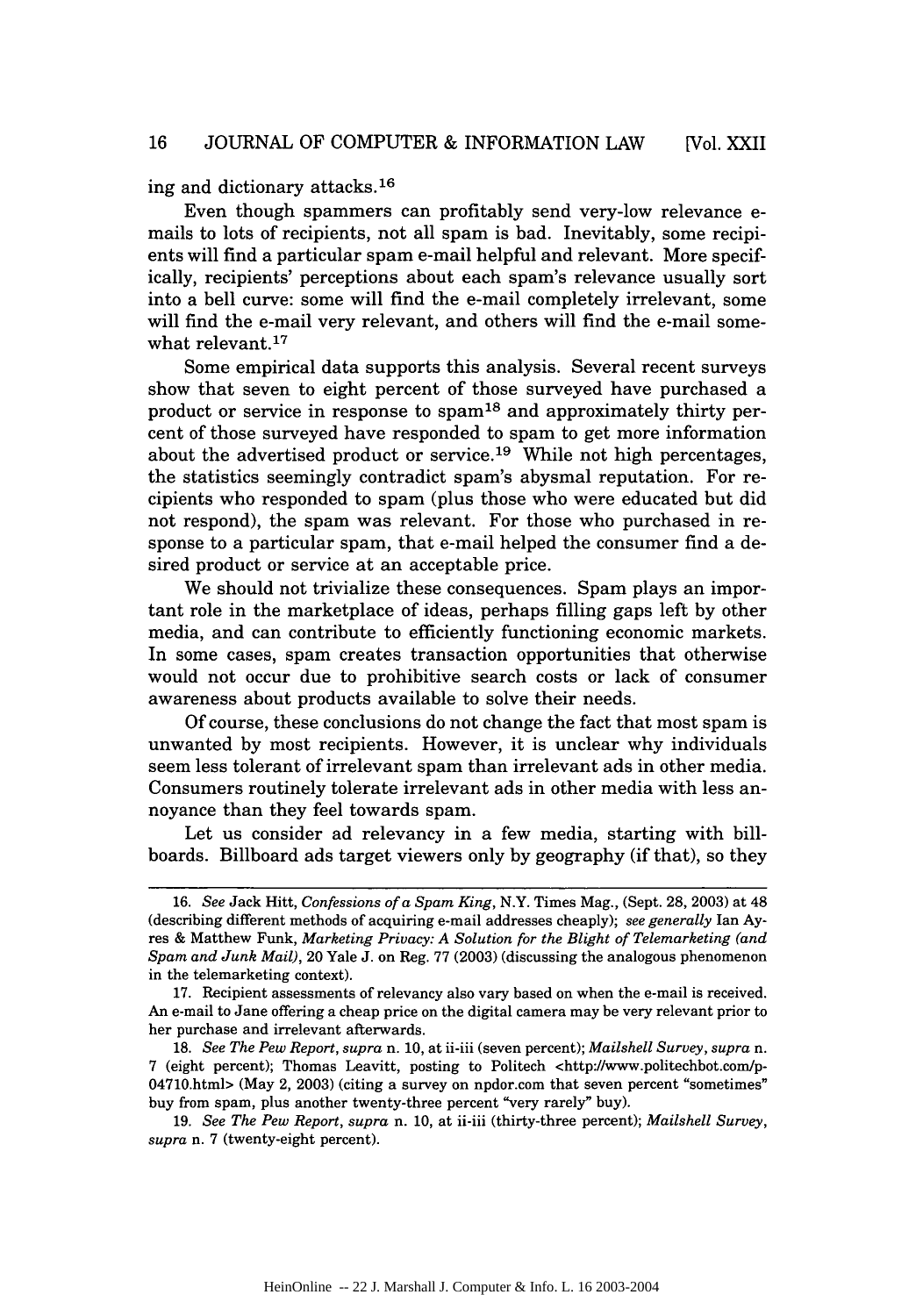are fairly low-relevancy advertising tools, meaning that most billboard ads will be irrelevant to most viewers.

The broadcast and newspaper media use differentiated content to segment consumers.<sup>20</sup> Thus, a TV show will appeal to a certain demographic, and newspapers divide their content into topical sections (e.g. sports, business, metro) that are read by only some readers. This segmentation means that ads can be targeted to consumers attracted by the surrounding content. Nevertheless, even the most targeted content will appeal to multiple demographics, so the associated ads will be less relevant to non-majority audience segments.

In these other media like billboards, broadcasting and newspapers, consumers do not vociferously demand regulation to minimize the irrelevancy of ads delivered through them. Why do consumers feel differently about spam?

#### *2. Sorting Spam Wastes Time*

Perhaps recipients penalize spam because it takes time to sort irrelevant spam from wanted e-mails. Sorting also creates the risk of Type I and Type II errors (i.e., legitimate e-mail gets tossed or blocked as spam, and objectionable spam gets through the sorting). $21$ 

But once again, spam is not different from other media. Every medium that contains ads requires consumers to sort ads from content and wanted ads from unwanted ads. For example, sorting postal mail requires the recipient to evaluate the envelope's exterior and, in some cases, open and review the contents. Broadcast ads are even more difficult to sort, because ads are interspersed with content and the viewer cannot reorder or skip the ads.

So while spam does require sorting time, recipients can manually sort e-mail relatively efficiently by reviewing subject lines,<sup>22</sup> and many

**2003]**

<sup>20.</sup> Not all ads are delivered on a segmented basis. For example, infomercials are often broadcast at a time when other programming would fail to generate a sufficient audience, so frequently infomercials make no effort to segment the audience.

<sup>21.</sup> *See CAN-SPAM Act, supra* n. 1, at § 2(a)(4) (legislative finding of Congress).

<sup>22.</sup> *The Pew Report, supra* n. 10, at 11 ("[allmost 90% of users say they identify spam by looking at the subject line and/or the sender"). *CAN-SPAM* provides further legal protection against misleading subject lines. *CAN-SPAM Act, supra* n. 1, at § 5(a)(2). Seventeen states also had laws regulating misleading subject lines. *See* Arizona [Ariz. Rev. Stat. § 44-1372.01(A)(2) (2003)], Illinois [815 Ill. Comp. Stat. 511/10(a) (2003)], Indiana [Ind. Code § 24-5-22-7(3) (2003)], Kansas [Kan. Stat. Ann. § 50-6,107(c)(1)(B) (2002)], Maryland [Md. Com. Law § 14-3002(b)(2)(iii) (2002)], Minnesota [Minn. Stat. § 325F.694(2)(2) (2002)], Missouri [Mo. Rev. Stat. § 407.1144(1) (2003)], Nevada [Nev. Rev. Stat. 205.492(1)(a) (2003)], North Dakota [N.D. Cent. Code § 51-27-02(1)(b) (2003), Oklahoma [Okla. Stat. tit. 15, § 776.6(A)(2) (2003)], Oregon [Or. Rev. Stat. § 646.607(3)(1)(b) (2003)], Pennsylvania [Pa. Cons. Stat. tit. 73 § 2250.3(a)(3) (West 2002)], South Dakota [S.D. Codified Laws § 37-24-37(2) (Michie 2002)], Texas [Tex. Bus. & Com. Code Ann. § 46.002(2)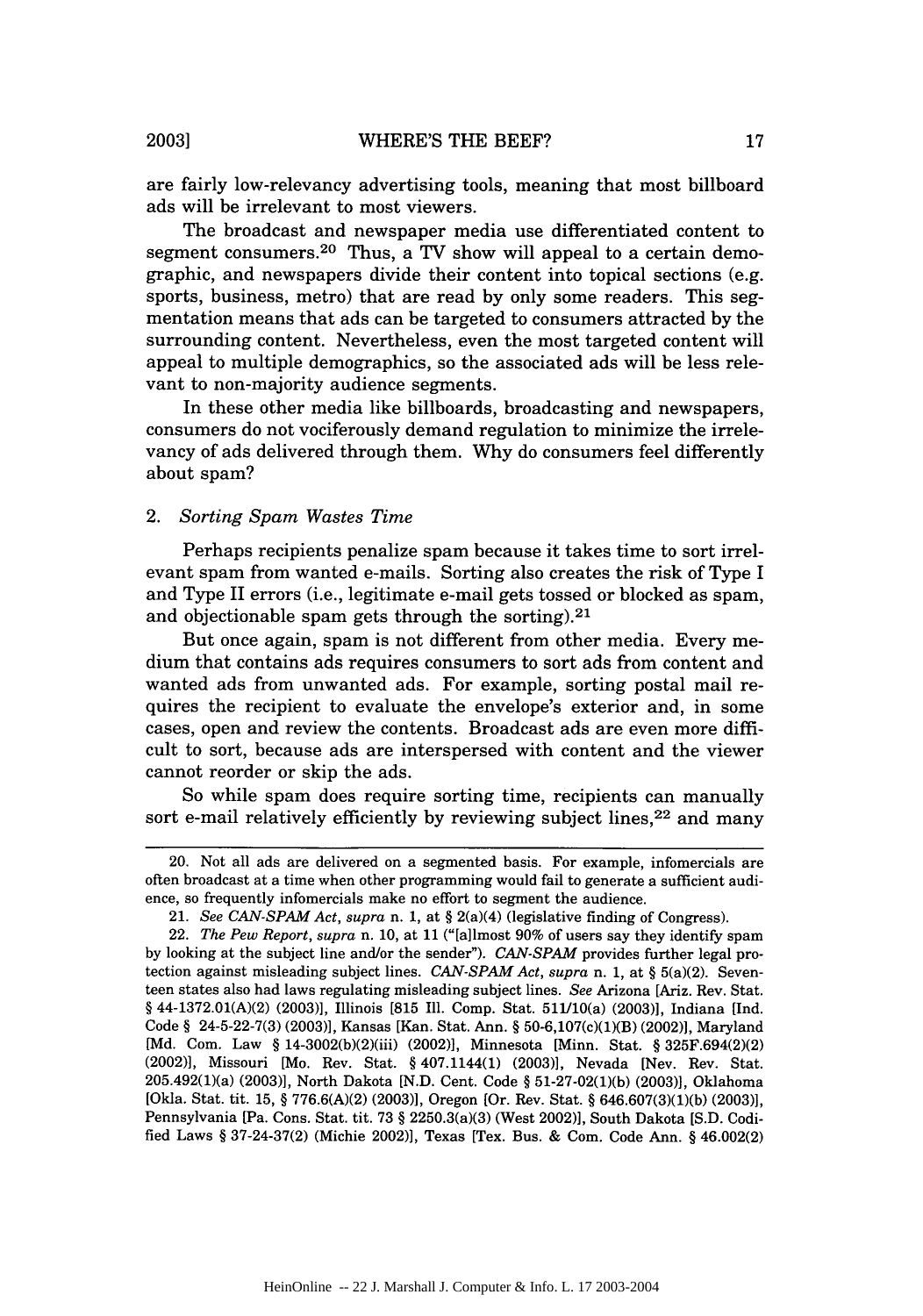recipients develop good skills doing  $\pi s^{23}$  Spam can also be automatically blocked without any manual sorting using e-mail filters. As a result, the amount of time "wasted" on the e-mail sorting process may very well be less than the time wasted in other media.

All media containing ads demand sorting time and create some risk of erroneous sorting, and no regulatory scheme-other than banning a medium altogether-can eliminate that. Instead, time lost to sorting is unavoidable in a media-based society, and spam is just one of many manifestations of that phenomenon.<sup>24</sup> Thus, the explanation for recipients' antipathy towards spam must lie elsewhere.

#### 3. *Spam Causes Recipients to Lose Control of Their In-Boxes*

Evidence suggests that many recipients are bothered by their inability to stop spam<sup>25</sup> and feel that spam is a loss of privacy. This suggests that recipient frustration with spam may be the result of a feeling that recipients have lost control over their in-boxes.

However, once again this problem arises with other media. Recipients cannot stop spam except by eliminating their e-mail account altogether, but consumers of other media are similarly powerless to change what ads are delivered in that medium except by discontinuing use of that medium. For example, a newspaper or magazine reader cannot control what ads are published; the reader's only choices are to ignore unwanted ads or stop reading the publication altogether. This argument holds true for broadcast media, billboards, and junk mail as well.

Perhaps e-mail can be distinguished from other media because it delivers more important personal content to recipients than other media. Recipients seem to develop a special and personal relationship with their in-box, and this explanation might offer an insight about why telemarketing is so reviled.<sup>26</sup> But this explanation is not totally satisfac-

24. *See* Eric Goldman, *S.J. Mercury News, Spam is Just a Byproduct of Our Media-*Saturated World 6B <http://www.bayarea.com/mld/mercurynews/news/opinion/6209142. htm?template=contentModules/printstory.jsp> (July 1, 2003).

<sup>(</sup>Vernon 2003)], Washington [Wash. Rev. Code § 19.190.020(1)(b) (1999)], West Virginia [W. Va. Code Ann. § 46A-6G-2(2) (Michie 1999)], Wyoming [Wyo. Stat. Ann. § 40-12- 402(a)(ii) (Michie 2003)]. Presumably these state laws are not preempted by *CAN-SPAM. See CAN-SPAM Act, supra* n. 1, at § 8(b).

<sup>23.</sup> *The Pew Report, supra* n. 10, at 11 ("nearly two-thirds (63%) of all e-mailers say about spam that they 'know it right away when they see it'"); *see* George Johnson, Sp@m *ShEn@nig@nS!!; That Gibberish in Your In-Box May Be Good News,* N.Y. Times (New York, NY) (Jan. 25, 2004), at  $\S 4$ , p. 16 (discussing how spam filters cause spam to "degenerate[e] into nonsense" and become "word salad").

<sup>25.</sup> *The Pew Report, supra* n. 10, at 27 (seventy-five percent of users are bothered by this).

<sup>26.</sup> *See* Ayres & Funk, *supra* n. 16 (discussing a heightened sense of privacy at home).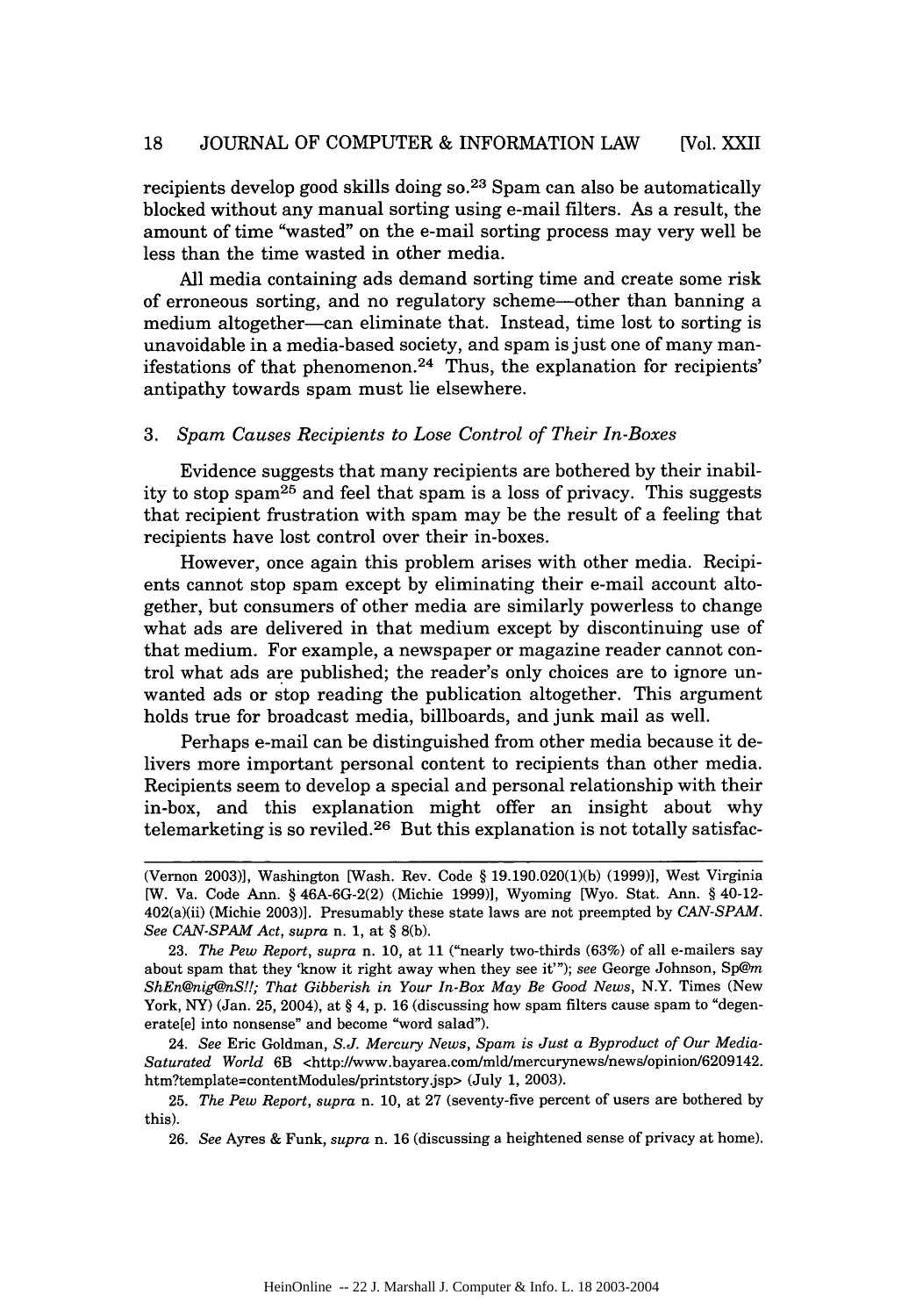tory because it does not explain the seeming dichotomy between the outrage over spam and comparative tolerance of junk mail.

A more satisfying explanation can be found by considering the relative adoption curves of spam and other media. We have had many years to develop ways to cope with ads in other media, but we are still developing ways to cope with e-mail ads. It seems likely that users will improve their ability to manage e-mail with more experience, at which point user frustration should decrease.<sup>27</sup> Meanwhile, new generations who grow up using e-mail should be more tolerant of spam28 because they will develop coping strategies for spam (and media inputs generally) from an early age.

Thus, current annoyance with spam could merely reflect that user experience with e-mail is evolving. Robust e-mail management tools also should reduce annoyance, and the current annoyance may also reflect that those tools are not yet adequately deployed. <sup>29</sup>

#### *4. Conclusion on Annoyance*

Unwanted e-mails are annoying, but minor annoyances are a fact of life, and no law can eliminate them-from e-mail or otherwise. E-mail recipients' annoyance at spam appears to be an overreaction when compared to their reactions to other forms of annoying ads. Meanwhile, regulation of spam creates significant risk that some relevant e-mails will be blocked from recipients who want them. It is troubling to regulate content to protect the majority from minor annoyances if the conse-

<sup>27.</sup> Taylor, *supra* n. 6 (noting that the percentage of people very annoyed with spam dropped from eighty percent in 2002 to sixty-four percent in May 2003, suggesting that recipients are developing more efficient coping mechanisms); DoubleClick *2003 Consumer E-mail Study 7* <http://www.doubleclick.com/us/knowledge\_central/documents/research/ dc\_consumere-mailstudy\_0310.pdf> (Oct. 2003) (describing increased user sophistication in deleting suspected spam without reading it); *but see The Pew Report, supra* n. 10, at 36 (indicating that veteran Internet users are more sophisticated at managing spam but are also more bothered than average by it).

<sup>28.</sup> *The Pew Report, supra* n. 10, at 33.

<sup>29.</sup> *See generally* Stefanie Olsen, *CNET News.com, Yahoo, Sendmail to Test Antispam System* <http://news.com.com/2102-1032\_3-5164279.html?tag=st.util.print> (Feb. 24, 2004) (discussing new e-mail sender authentication efforts such as DomainKeys, Sender Permitted From, and caller ID for e-mail); Evan I. Schwartz, *Spam Wars,* Tech. Rev., at 32, 34-35 (July/Aug. 2003) (discussing technological solutions such as signature-based filtering, collaborative filtering, gateway intercepts, heuristic filtering, Bayesian filtering, circles of trust and vaccinations); Hanah Metchis & Solveig Singleton, *Spam, That Ill O' the ISP: A Reality Check for Legislators, Competitive Enterprise Institute* 9-12 <http://www.cei.org/pdf/ 3482.pdf> (May 21, 2003) (discussing technological solutions such as content filters, whitelists, challenge-response systems, collaborative filtering, blacklists (also called "block lists"), bonded sender programs and protocol redesigns); *Ferris Research, Spam Control: Problems and Opportunities* 29-34, 39-42 <http://www.ferris.com/rep/200301report.pdf> (Jan. 2003) (surveying the various anti-spam technology providers).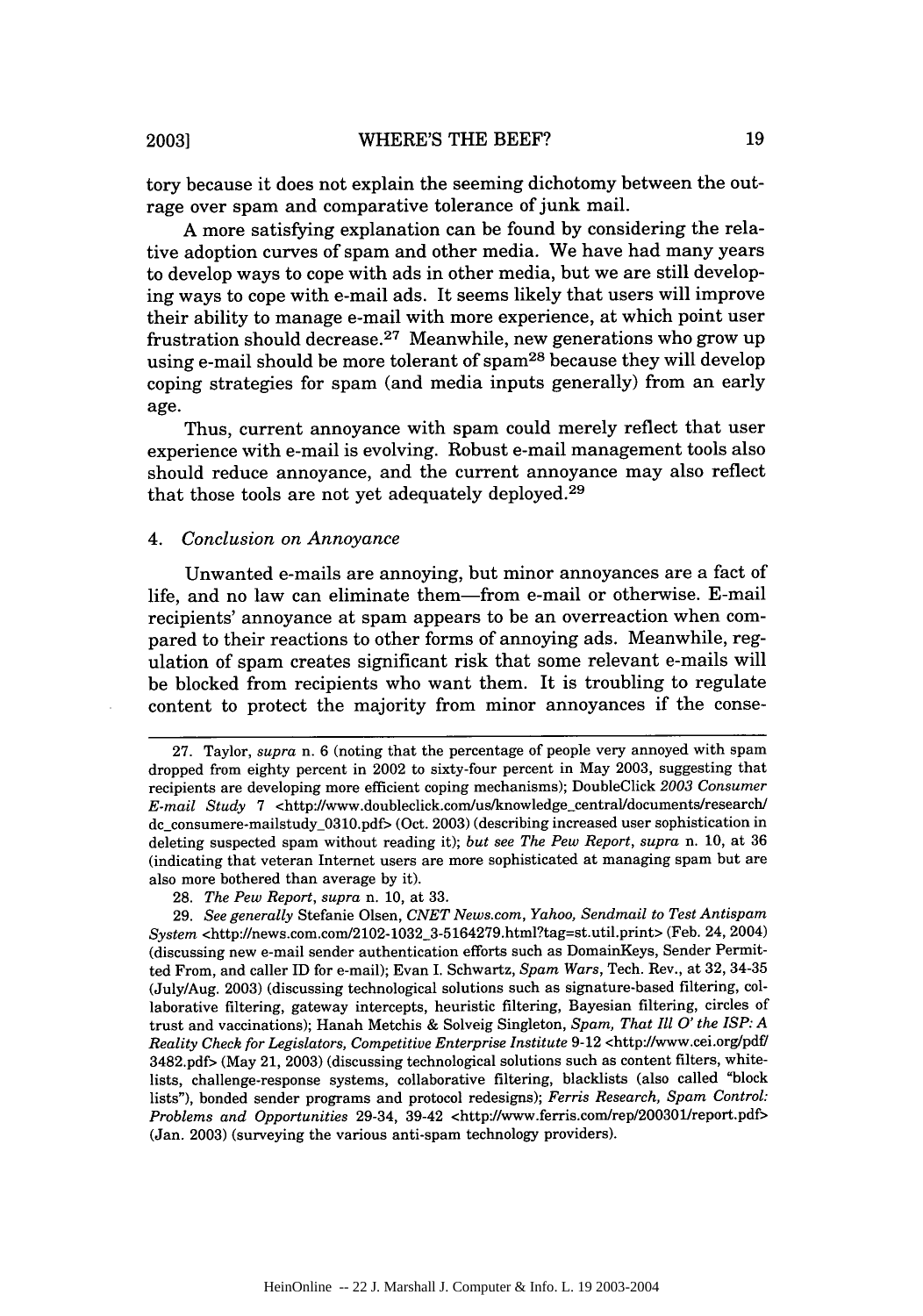quence is preventing minority interests from exchanging relevant content.

#### C. SPAMMERS IMPOSE COSTS ON THIRD PARTIES

As it moves from sender to recipient, spam generates bandwidth and server processing costs for the spammer's LAP, the recipient and the recipient's IAP. Depending on a spammer's practices, they can also impose some costs on unsuspecting third parties, such as server operators with open mail relays and or whose domains are forged. We consider each cost in turn.

#### *1. The Spammer's* IAP

The spammer and its IAP have contractual privity, and the IAP can technologically constrain the spammer's activities (i.e. capping the quantity of e-mails sent). As a result, a spammer's IAP has the capacity to charge spammers for any spam-related costs,  $30$  and there are no obvious market failures that require regulatory protection for the spammer's lAP.

#### *2. Recipients and Their IAPs*

It is frequently claimed that recipients pay to receive spam,  $31$  and sometimes spam is likened to junk mail sent with postage due.<sup>32</sup> With respect to individuals with a consumer IAP account, this claim is no longer accurate. It was true prior to the mid-1990s, when many IAPs charged customers a time-based fee for Internet connectivity. Because each e-mail took some time to download, recipients paid a small fee for each e-mail they received. Today, consumer LAPs almost universally charge flat-rate pricing for unlimited usage, 33 so consumer recipients do not pay for each e-mail received.

<sup>30.</sup> Privity and technological control also apply to IAPs or e-mail service providers who provide spammer "dropboxes," where the spammer directs replies to a validly-established e-mail account that the spammer knows will be overrun and shut down.

<sup>31.</sup> *See e.g. CAN-SPAM Act, supra* n. 1, at §2(a)(3) (legislative finding of Congress); Cal. Bus. & Prof. Code § 17529(e) (2003) (legislative finding of California); *State v. Heckel,* 24 P.3d 404, 410 (Wash. Sup. Ct. 2001); Proceedings, Federal Trade Commission Spam Forum (Day One) 6 <http://www.ftc.gov/bcp/workshops/spam/transcript\_day1.pdf> (Apr. 30, 2003) (statement of Chairman Muris).

<sup>32.</sup> *See* Cal. Bus. & Prof. Code § 17529(h) (2003) (legislative finding of California).

<sup>33.</sup> *See* John Borland, *CNET News.com, Putting a Lid on Broadband Use* <http:/l news.com.com/2102-1034\_3-5079624.html?tag=st-util-print> (Sept. 22, 2003) (but noting that some cable broadband providers are trying to impose some high-end usage limits to avoid line congestion). In contrast, many non-US telephone callers pay per-minute connect charges to make local calls, in which case callers accessing the Internet via dial-up connections pay time-based connection fees for reading or downloading their e-mail. Many service providers do limit the size of a customer's e-mail account, so in theory a user might procure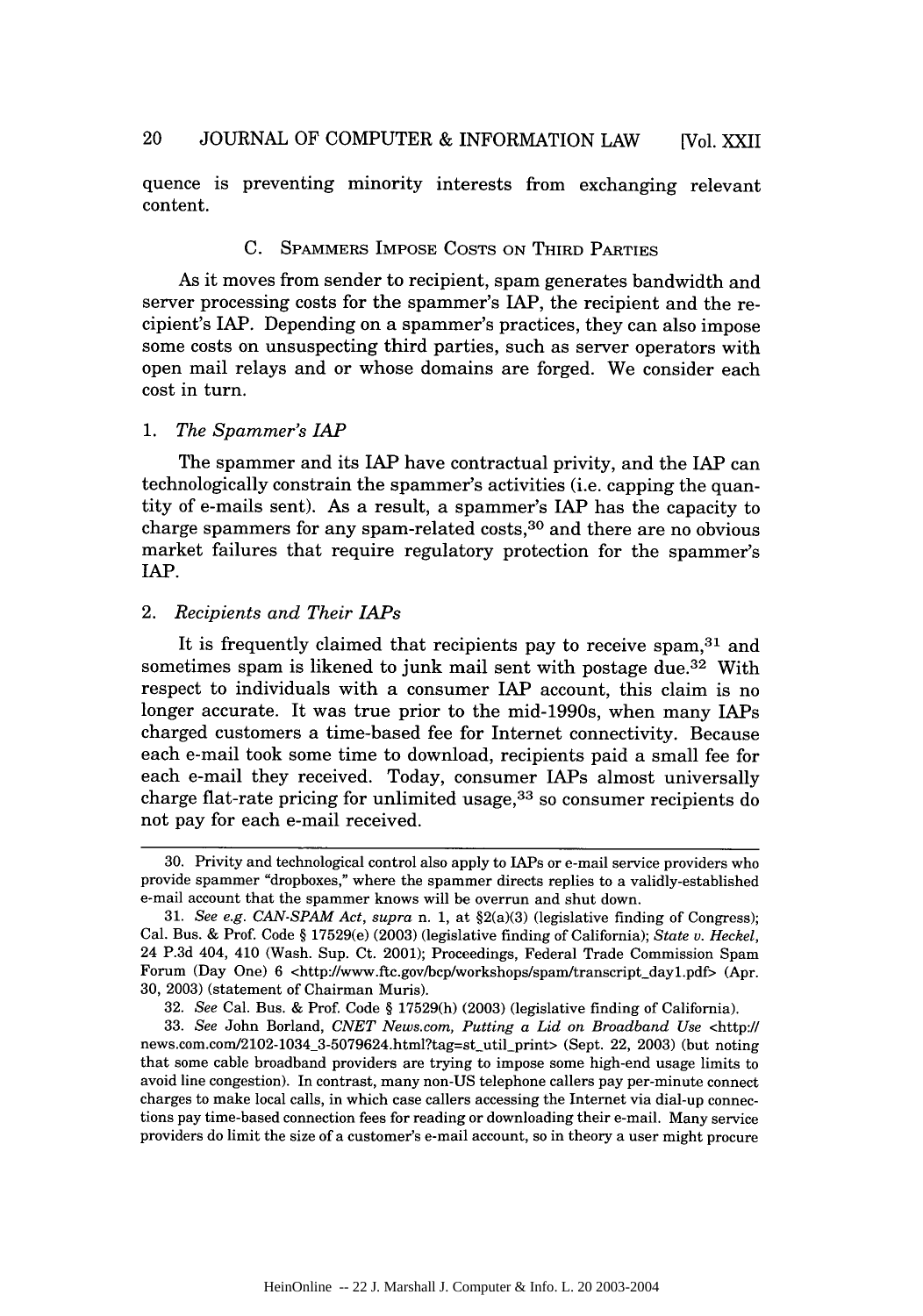However, recipient IAPs bear some bandwidth and server processing costs for each e-mail they process, plus preventative costs (like filtering) and remediation costs (like blocking or database repair) associated with pernicious e-mail. Unlike the spammer's IAP, the recipient's IAP has no contractual privity or technological relationship with the spammer. And where corporations provide Internet connectivity to their employees, they incur these costs as a recipient directly. As a result, recipient IAPs and corporations may benefit from legal systems that allow them to pass those costs back to spammers or avoid the costs altogether.

Until recently, common law trespass to chattels was an important legal mechanism to accomplish that objective.<sup>34</sup> However, in *Intel Corp. v. Hamidi,35* the California Supreme Court recently scaled the doctrine back, rejecting trespass to chattels when a low-volume spammer's emails did not threaten to impair (or actually impair) the functioning of Intel's systems.<sup>36</sup> It remains unclear how subsequent courts will interpret *Intel,* but in all likelihood some future spammers will avoid liability for trespass to chattels.

Irrespective of trespass to chattels, corporations and recipient lAPs can use, and have successfully used, the *Computer Fraud and Abuse Act* ("CFAA") to combat spam.<sup>37</sup> CAN-SPAM supplements the CFAA (and whatever is left of common law trespass to chattels) by providing recipient IAPs a direct cause of action when the IAP is "adversely affected" by a spammer who fails to comply with selected other provisions of *CAN-SPAM.*<sup>38</sup> Depending on how broadly courts interpret the words "adversely affected," this provision may moot *Hamidi's* common law analysis by providing a statutory cause of action. At minimum, *CAN-SPAM* expedites recipient IAP causes of action by providing statutory damages and attorneys' fees<sup>39</sup> and by providing another basis (in addition to the CFAA) for federal court jurisdiction. As a result, *CAN-SPAM* should

36. *Id.* at 43.

37. *See e.g. Am. Online, Inc. v. IMS,* 24 F. Supp. 2d 548 (E.D. Va. 1998); *Am. Online, Inc. v. Natl. Health Care Discount, Inc.,* 174 F. Supp. 2d 890 (N.D. Iowa 2001); *Hotmail Corp. v. Van\$ Money Pie Inc.,* 1998 WL 388389 (N.D. Cal. 1998).

39. *Id.* § 7(g)(3)-(4).

a larger e-mail account to ensure enough capacity for both wanted e-mails and spam. However, users who regularly purge their e-mails should rarely encounter a problem.

<sup>34.</sup> *See e.g. Am. Online, Inc. v. IMS,* 24 F. Supp. 2d 548 (E.D. Va. 1998); *Am. Online, Inc. v. Natl. Health Care Discount, Inc.,* 174 F. Supp. 2d 890 (N.D. Iowa 2001); *Am. Online, Inc. v. Over the Air Equip., Inc.,* Civil Action 97-1547-A (E.D. Va. Nov. 19, 1997); *Am. Online, Inc. v. Prime Data Sys., Inc.,* 1998 WL 34016692 (E.D. Va. 1998); *CompuServe Inc. v. Cyber Promotions, Inc.,* 962 F. Supp. 1015 (S.D. Ohio 1997); *Hotmail Corp. v. Van\$ Money Pie Inc.,* 1998 WL 388389 (N.D. Cal. 1998).

<sup>35. 1</sup> Cal. Rptr. 3d 32 (Cal. Sup. Ct. 2003).

<sup>38.</sup> *CAN-SPAM Act, supra* n. 1, at § 7(g).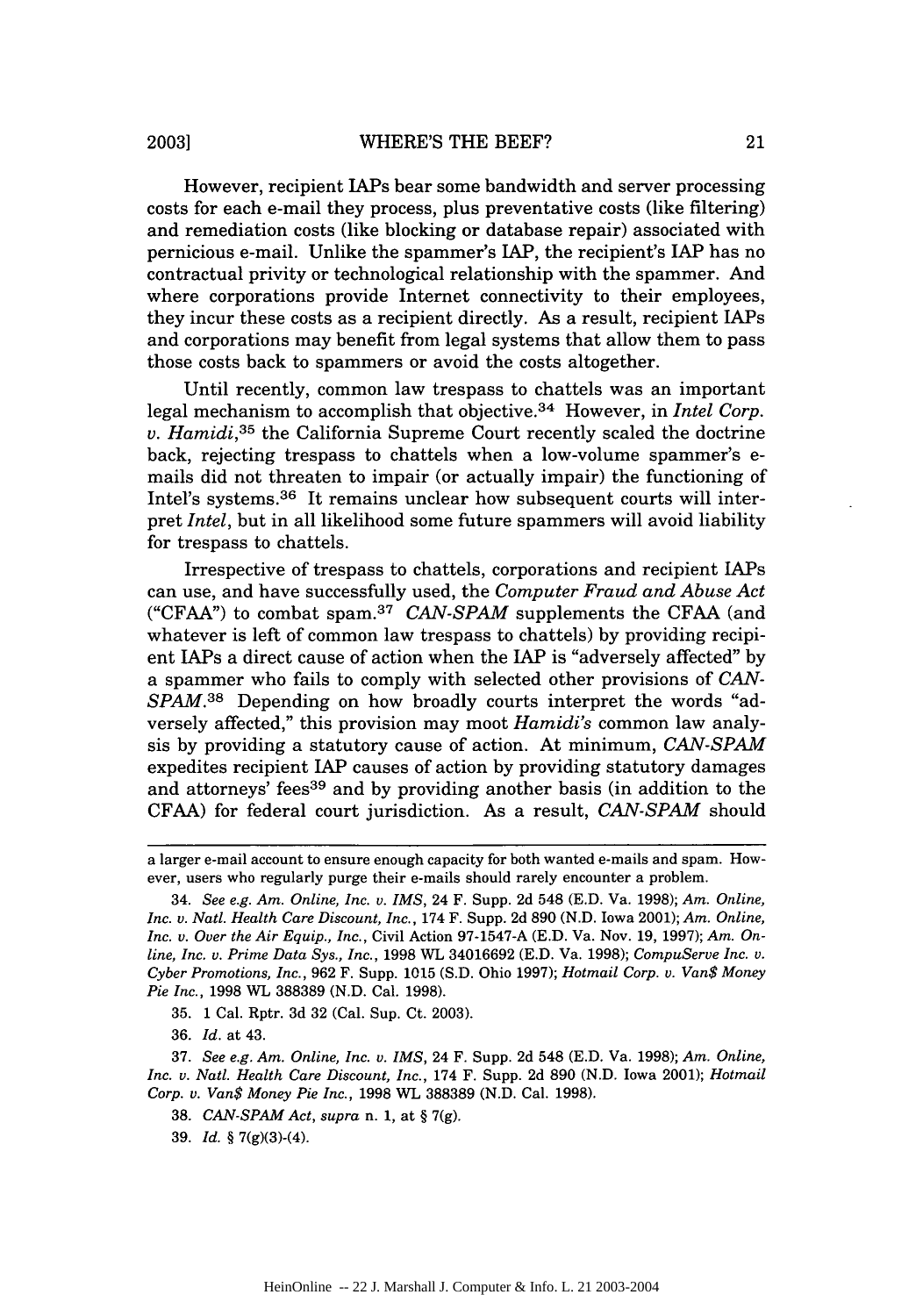help recipient lAPs control some of the e-mail processing costs that are externalized to them.

In addition to bandwidth, server, preventative and maintenance costs, some companies have sought legal recognition for the time employees waste on spam.40 Indeed, analysts claim that this lost time creates enormous costs. 41 However, as discussed in Section II *supra,* time spent sorting or reading spam is not necessarily wasted, nor is it unique compared to the many other ways that employees waste time (e.g. personal e-mail, junk mail and personal telephone calls). Therefore, lost productivity due to spam is a poor policy basis for regulating spam.

#### *3. Open Mail Relays*

Spammers can offload costs to third party computers who have open mail relays, which can cause those server operators to incur some costs like any other recipient IAP. Of course, operators wishing to avoid those costs can simply close their mail relays, and interestingly these operators are often considered part of the problem, not victims. 42 Thus, forcing them to internalize the spam-created costs (rather than pushing those costs to a spammer) may motivate them to close the relays. $43$ 

<sup>40.</sup> *See Intel Corp. v. Hamidi,* 1 Cal. Rptr. 3d 32.

<sup>41.</sup> *See* Nucleus Research, *Spam: The Silent ROI Killer, Research Note D59* <http:// www.nucleusresearch.com/research/d59.pdf> (accessed July 1, 2003) (claiming that employees have an average lost productivity of 1.4 percent per year, meaning that spam costs \$874 per employee per year); Ferris Research, *Spam Control: Problems and Opportunities* 7, 16-17 <http://www.ferris.com/rep/200301/report.pdf> (accessed Jan. 2003) ("[i]n 2002, the total cost of spam to corporate organizations in the United States was \$8.9 billion," of which forty-four percent was attributable to lost productivity); Basex, *Spam E-mail and Its Impact on IT Spending and Productivity 5 <http://www.basex.com/poty2003.nsf/e67dc* Of5617d6e9c85256a99005eaOe7/f8761f74ba37069385256eO40019f314/\$FILE/BasexReport. Spam.pdf> (Dec. 2003) ("[t]he cost of spam to companies worldwide is ca. \$20 billion and growing at almost 100% per year"). *See generally* Saul Hansell, *Diverging Estimates of the Cost of Spam,* N.Y. Times, at **C1** (July 28, 2003) (discussing and critiquing these studies).

<sup>42.</sup> *See* Wyo. Stat. Ann. § 40-12-402(b)(iii) (2003) (treating operators of open mail relays as responsible for participating in the dissemination of spam); Declan McCullagh, *CNETNews.com, FTC Eyes Network Operators in Spam Battle* <http://news.com.com/2102- 7355\_35150455.html?tag=stutil-print> (Jan. 29, 2004) (the FTC e-mailed thousands of network operators with open mail relays asking them to stop); Chip Rosenthal, *MAPS TSI: Anti-Relay: What is Third-Party Mail Relay?* <http://mail-abuse.org/tsi/ar-what.html> (Apr. 23, 2001) (indicating that networked computers that permit open mail relays may be "blacklisted" by anti-spam vigilante groups).

<sup>43.</sup> Although *CAN-SPAM* did not expressly set up a cost-shifting mechanism for operators of open mail relays, it did criminalize their use by spammers. *See CAN-SPAM Act, supra* n. 1, at §§ 4(a)(1), 5(b)(3).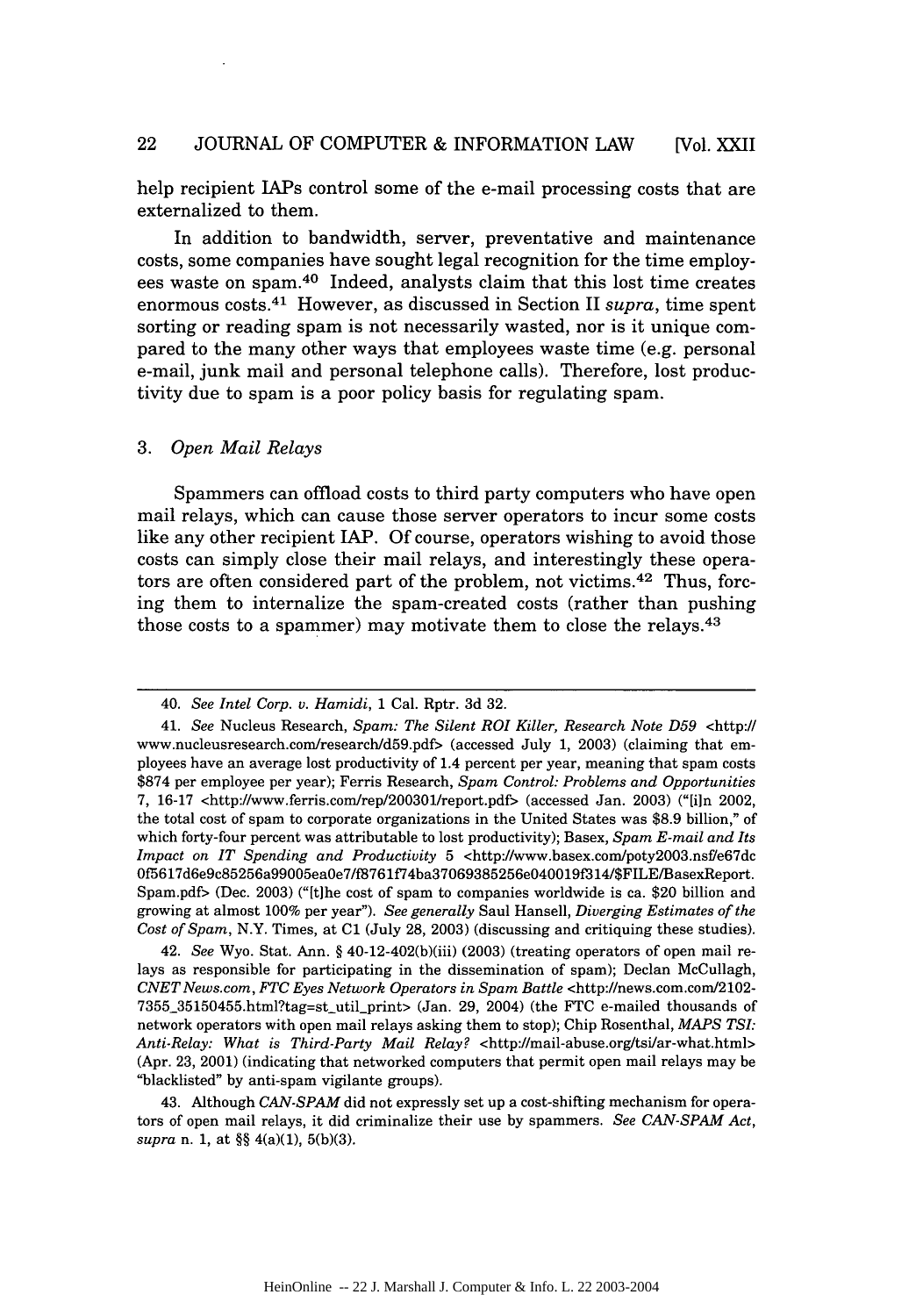#### *4. Targets of Forged Headers*

Spammers also can offload costs to third parties using forged headers. A forged header occurs when a spammer manipulates an e-mail to make it look like the spam originated from X.com when it is really being sent from Y.com. $44$  The X.com domain name operator (or its IAP) incurs costs when undeliverable messages and recipient complaints are directed to the operator.

The operator of a forged domain name lacks any contractual or technological way to prevent this activity, $45$  so regulatory protection is appropriate. Indeed, thirty states prohibited forged headers,<sup>46</sup> and these state

In addition, fourteen states prohibited the dissemination of software used to forge header information. *See* Arkansas [Ark. Code Ann. § 5-41-205(a)(3) (Michie 2003)], Connecticut [Conn. Gen. Stat.§ 53-451(c) (1999)], Delaware [Del. Code Ann. tit. 11, § 937(c) (1999)], Illinois [720 Ill. Comp. Stat. 5/16D-3(a-15) (2000)], Kansas [Kan. Stat. Ann. § 50- 6,107(c)(5) (2002)], Louisiana [La. Rev. Stat. Ann. § 73.6(B) (1999)], Michigan [Mich. Stat. Ann. § 445.2501(5) (2003)], Nevada [Nev. Rev. Stat. 205.492(3) (2003)], Oklahoma [Okla. Stat. tit. 15, § 776.1(E) (2003)], Pennsylvania [18 Pa. Cons. Stat. § 7661(a)(2) (2002) and Pa. Cons. Stat. tit. 73 § 2250.4(5) (West 2002)], Rhode Island [R.I. Gen. Laws § 11-52-4(8) (1999)], Tennessee [Tenn. Code Ann. § 47-18-2501(g) (2003)], Virginia [Va. Code Ann. § 18.2-152.3:1(A)(2) (Michie 2003)], West Virginia [W. Va. Code Ann. § 46A-6G-4 (Michie 1999)].

**2003]**

<sup>44.</sup> *See id.* at § 3(8) (defining "header information").

<sup>45.</sup> Forged headers can be prevented only if e-mail senders are better authenticated. Project Lumos is being developed to tackle that problem. *See* Hans Peter Brondmo et al., E-mail Service Provider Coalition, *Project Lumos: A Solutions Blueprint for Solving the Spam Problem by Establishing Volume E-mail Sender Accountability* <http://www.network advertising.org/espc/ProjectLumosWhite-Paper.pdf> (Sept. 24, 2003); *see also* Olsen, *supra* n. 25.

<sup>46.</sup> *See* Arizona [Ariz. Rev. Stat. § 44-1372.01(A)(1) (2003)], Arkansas [Ark. Code Ann. § 4-88-603(c)(2) (Michie 2003)], Colorado [Colo. Rev. Stat. § 6-2.5-103(2) (2000)], Connecticut [Conn. Gen. Stat.§ 53-451(b)(7) (1999)], Delaware [Del. Code Ann. tit. 11, § 937(b) (1999)], Idaho [Idaho Code § 48-603E(3)(b) (Michie 2000)], Illinois [815 Ill. Comp. Stat. 511/ 10(a) (2003)], Indiana [Ind. Code § 24-5-22-7(2) (2003)], Iowa [Iowa Code § 714E.1(2)(b) (1999)], Kansas [Kan. Stat. Ann. § 50-6,107(c)(1)(A) (2002)], Louisiana [La. Rev. Stat. Ann. § 73.6(B) (1999)], Maine [Me. Rev. Stat. Ann. tit. 10, § 1497(5)(B) (2003)], Maryland [Md. Com. Law § 14-3002(b)(2)(ii) (2002)], Michigan [Mich. Stat. Ann. § 445.2501(4)(b) (2003)], Minnesota [Minn. Stat. § 325F.694(2)(1) (2002)], Nevada [Nev. Rev. Stat. 205.492(1)(a) (2003)], North Carolina [N.C. Gen. Stat. § 14-458(6) (1999)], North Dakota [N.D. Cent. Code § 51-27-02(1)(a) (2003)], Ohio [Ohio Rev. Code Ann. § 2307.64(H) (West 2002)], Oklahoma [Okla. Stat. tit. 15, § 776.6(A)(1) (2003)], Oregon [Or. Rev. Stat. § 646.607(3)(1)(c) (2003)], Pennsylvania [18 Pa. Cons. Stat. § 7661(a)(1) (2002) and Pa. Cons. Stat. tit. 73 § 2250.4(2) (West 2002) ], Rhode Island [R.I. Gen. Laws § 11-52-4(7) (1999)], South Dakota [S.D. Codified Laws § 37-24-37(1) (Michie 2002)], Texas [Tex. Bus. & Com. Code Ann. § 46.002(1) (Vernon 2003)], Utah [Utah Code Ann. §§ 13-36-103(2) (2002)], Virginia [Va. Code Ann. § 18.2-152.3:1(A)(1) (Michie 2003)], Washington [Wash. Rev. Code § 19.190.020(1)(a) (1999)], West Virginia [W. Va. Code Ann. § 46A-6G-2(1) (Michie 1999)], Wyoming [Wyo. Stat. Ann. § 40-12-402(a)(i) (Michie 2003)].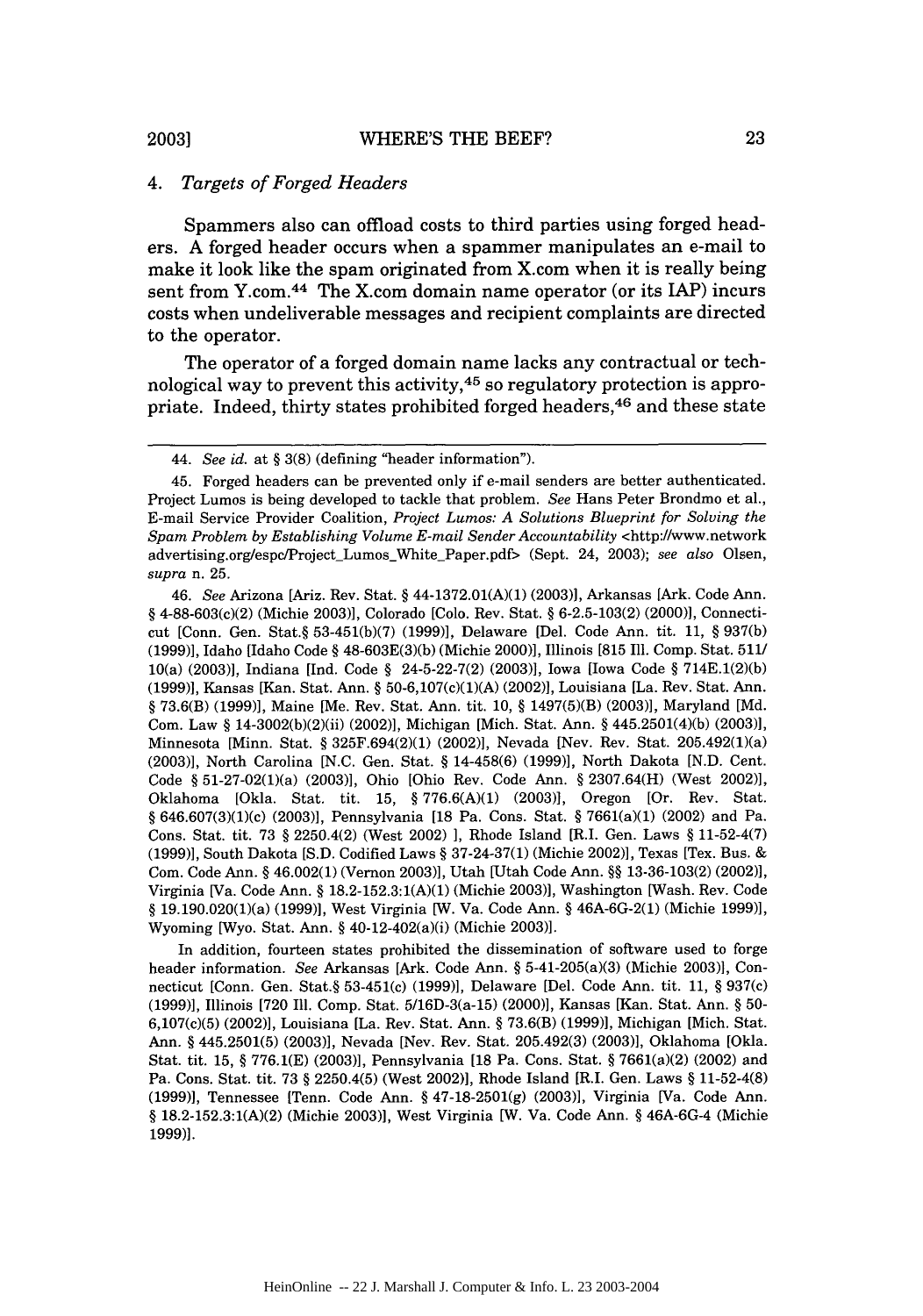laws may not be preempted by *CAN-SPAM*.<sup>47</sup> Meanwhile, *CAN-SPAM* criminalizes forged headers<sup>48</sup> and potentially sets up a private cause of action for some victims ("providers of Internet access services" who are "adversely affected"). 49 The robustness of this private cause of action remains to be seen, but this *CAN-SPAM* provision, plus any coverage under non-preempted state laws and other existing doctrines like trademark law and the CFAA,<sup>50</sup> should provide substantial protection to the victims of forged headers.

#### 5. *Conclusion on Costs*

Far too much rhetoric is directed to the costs borne by individual spam recipients. These individuals no longer bear a financial cost to receive spam, and any "costs" associated with the consumption of their attention makes unsupportable assumptions about the e-mail's relevancy to the recipient. Similarly, although sending IAPs may find it desirable to obtain regulatory protection against spam, they can control their financial exposure to spammers' behavior through pricing and technology.

Focusing on the costs borne by individual recipients and sending IAPs detracts from the parties who incur uncontrollable costs from spam, such as recipient IAPs, operators of open mail relays and victims of forged headers. *CAN-SPAM* provides some useful legal tools to protect these parties, although those tools may be incomplete. A crisper understanding of the real costs borne by these parties would have likely produced a more thoughtful legal solution.

#### D. **SPAM** CONTAINS OR PROMOTES OBJECTIONABLE CONTENT

Many spam recipients complain about objectionable content of spam, especially pornographic spam.<sup>51</sup> Due to deep feelings towards pornographic spam, Congress specifically targeted it in *CAN-SPAM* by requir-

<sup>47.</sup> *See CAN-SPAM Act, supra* n. 1, at § 8(b)(1) (state laws that "prohibit falsity or deception in any portion of a commercial electronic mail message or information attached thereto" are not preempted).

<sup>48.</sup> *See id.* §§ 4(a)(1), 5(a)(1).

<sup>49.</sup> *See id.* § 7(g)(1).

<sup>50.</sup> *See Am. Online, Inc. v. LCGM, Inc.,* 46 F. Supp. 2d 444 (E.D. Va. 1998); *Parker v. C.N. Enters.,* No. 97-06273 (Tex. Dist. Ct. Sept. 17, 1997).

<sup>51.</sup> *See The Pew Report, supra* n. 10, at 44 ("[in nearly every measure we tested, pornography soared to the top as the most offensive, objectionable, destructive type of spam"); Taylor, *supra* n. 6 (eighty-six percent of those surveyed said pornographic spam annoyed them a lot); unspam, *Comprehensive Sparn Survey (Oct. 2003)* <http://www.unspam.com fight\_spam/information/survey\_oct2003.html> (Oct. 15, 2003) (ninety-six percent of parents are looking to block pornographic spam from reaching their children); *see also CAN-SPAM Act, supra* n. 1, at § 2(a)(5) (legislative findings of Congress).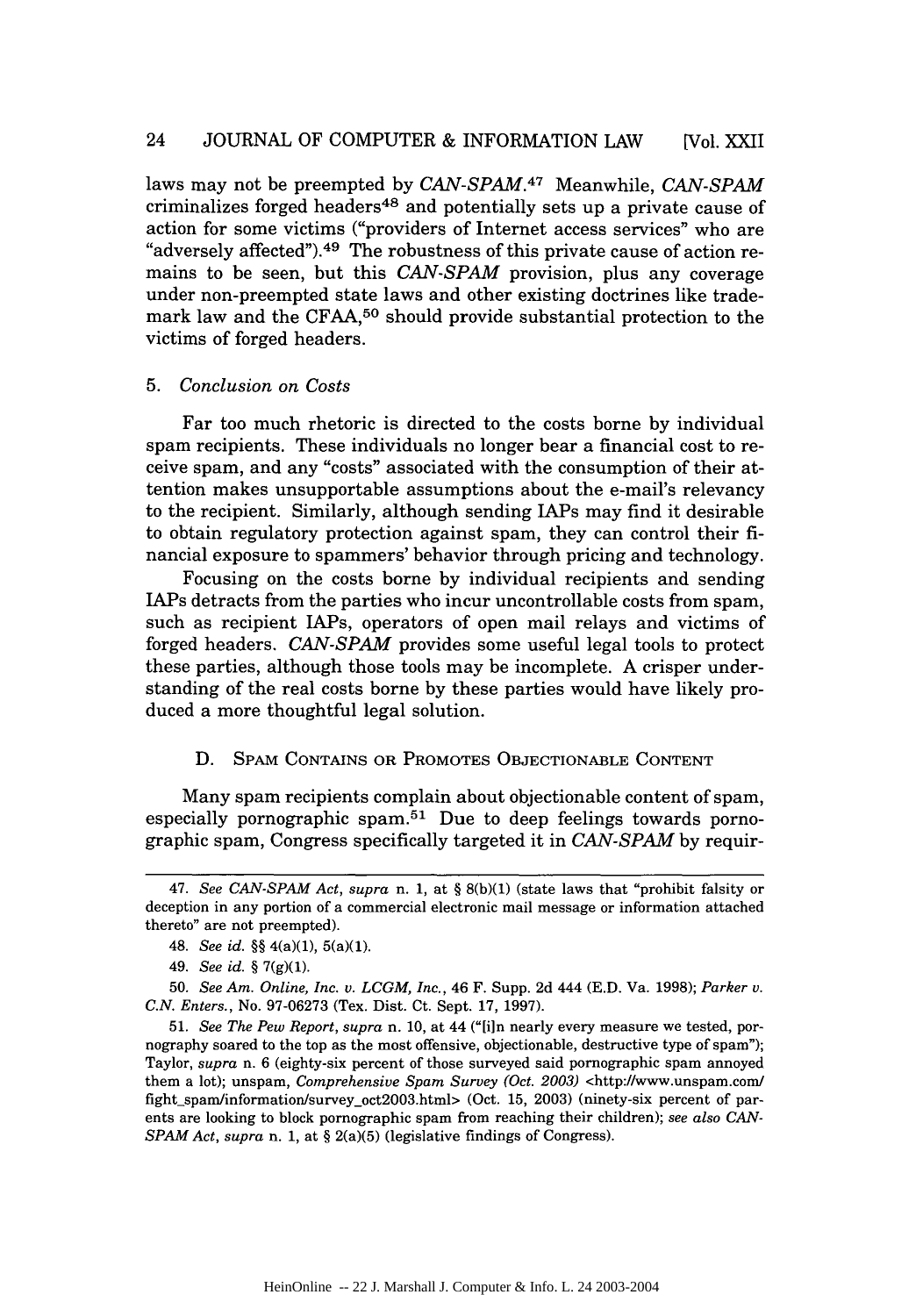ing warning labels.<sup>52</sup> But to understand the harms pornographic spam causes, it is useful to consider adults and minors separately.

For adults, pornographic spam is no different from any other form of unwanted content discussed in Section II(B) *supra.53* Nevertheless, Congress has tried to help adults avoid unwanted pornographic spam by requiring special labeling of pornographic spam in the subject line.<sup>54</sup> When implemented, this requirement can help recipients who automatically filter e-mail using the appropriate words because the spam will automatically be routed outside the recipient's ordinary view. Until spammers regularly comply with this law, however, filtering will not be helpful.

The mandatory labeling law may be even less helpful to recipients who manually sort e-mail. These recipients may still see objectionable content if the subject line contains objectionable terms or the recipient's e-mail software "previews" a message and the previewed content is objectionable.

So how can regulatory intervention help recipients avoid objectionable e-mails? With widely varying perceptions of what constitutes objectionable content, regulating objectionable ads is no more feasible than regulating irrelevant ads. Thus, the only "solution" may be for recipients to manage their exposures themselves, either through technological measures or by looking elsewhere when something offends.<sup>55</sup>

Putting the burden on recipients to avoid pornographic spam is less satisfactory when recipients are minors. In that case, society may be harmed when minors view this inappropriate material.<sup>56</sup>

However, minors' exposure to pornographic spam is a microcosm of a much greater problem: minors with e-mail accounts.<sup>57</sup> This is a major

53. However, some adults find viewing pornographic span qualitatively more objectionable than other spam.

54. *See CAN-SPAM Act, supra* n. 1, at § 5(b).

55. *Cf Cohen v. Cal.,* 403 U.S. 15 (1971) (putting the burden on citizens to redirect their attention if they objected to a profanity-emblazoned jacket).

56. It is well-accepted that states have a compelling state interest in protecting minors from being exposed to materials that are indecent or harmful to them. *Reno v. Am. Civ. Liberties Union,* 521 U.S. 844 (1997) ("[wle agreed that 'there is a compelling interest in protecting the physical and psychological well being of minors' which extended to shielding them from indecent messages that are not obscene by adult standards") (quoting *Sable Commun. v. FCC,* 492 U.S. 115 (1989)).

57. This is a rapidly growing phenomenon. *See* Symantec Corporation, *Symantec Survey Reveals More than 80 Percent of Children Using E-mail Receive Inappropriate Spam Daily* <http://www.symantec.com/press/cgi/printfriendlypress.cgi?release=2003/nO36O9a.

<sup>52.</sup> *See CAN-SPAM Act, supra* n. 1, at § 5(b). Several states had also targeted pornographic spam, including Alaska, Arkansas, Kansas, Louisiana, Pennsylvania, Utah, West Virginia and Wisconsin. *See* David E. Sorkin, *Spamlaws.com, Spam Laws: United States: State Laws: Summary* <http://www.spamlaws.com/state/summary.html> (accessed Oct. 30, 2003).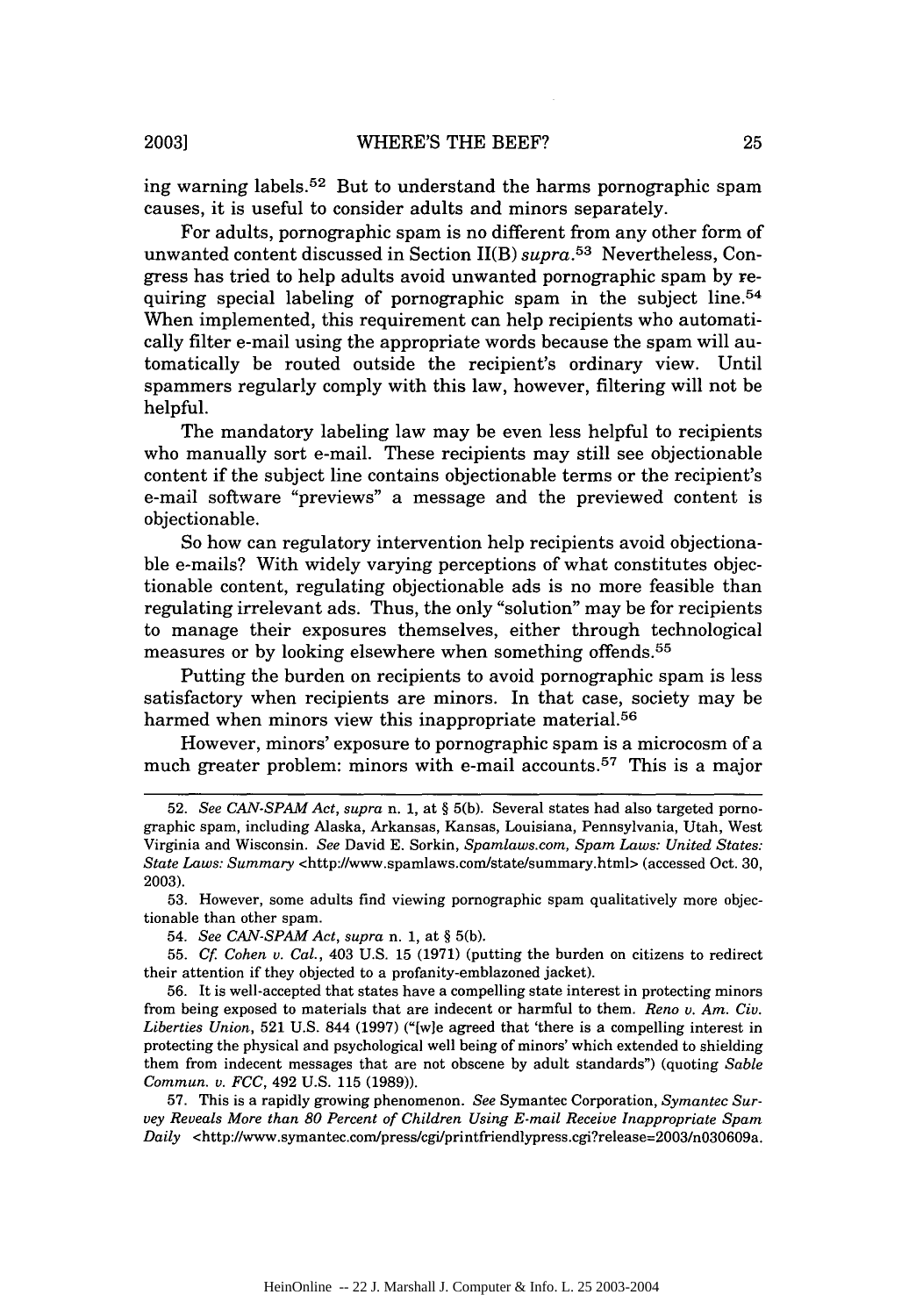social development because historically minors had few communication media that readily bypassed parental oversight. Today, minors can use e-mail, instant messenger, and cell phones to communicate with third parties without any parental oversight and knowledge. With this additional autonomy, minors can get into inappropriate and potentially very dangerous situations, such as interactions with sexual predators.<sup>58</sup>

Because of these risks, some parents restrict minors' access to the Internet altogether, and other parents permit only supervised Internet use. The former prevents any risk of exposure to pornographic spam, and the latter approach gives parents the ability to pre-screen pornographic spam or counsel the minor when seeing such spam.

Otherwise, parents who let minors have unsupervised e-mail use make a huge decision, and it is not made lightly. Because these parents accept the risk that their children will engage in dangerous online behavior, the problem of pornographic spam seems almost trivial by comparison. If the parents trust their children enough to give them that autonomy, perhaps we should infer that the parents deem their children responsible enough to cope with pornographic spam.

Regulation cannot easily solve these problems. Efforts to specifically ban pornographic spam are likely unconstitutional<sup>59</sup> and do not affect emails from foreign jurisdictions. Lesser efforts, like mandatory labeling, have low efficacy. Ultimately, there can be no substitute for parental involvement in their children's use of e-mail.

html> (June 9, 2003) (news release of the Symantec Corporation) (seventy-six percent of minors between ages seven and eighteen have at least one e-mail account).

<sup>58.</sup> *See* Abigail Van Buren, *Internet Predators Pose a Challenge to All Parents,* Milwaukee J. Sentinel <http://www.jsonline.com/lifestyle/advice/oct03/180747.asp?format=print> (Oct. 29, 2003). Inevitably, children will also get inappropriate e-mail. Symantec Corporation, *Symantec Survey Reveals More than 80 Percent of Children Using E-mail Receive Inappropriate Spam Daily <http://www.symantec.com/press/cgi/printfriendlypress.cgi?* release=2003/n030609a.html> (June 9, 2003) (news release of the Symantec Corporation) (eighty percent of surveyed minors received inappropriate spam on a daily basis).

<sup>59.</sup> *See Reno v. Am. Civ. Liberties Union,* 521 U.S. 844 (1997) (declaring the *Communications Decency Act* unconstitutional); *Am. Civ. Liberties Union v. Napolitano,* No. CV-00- 0505-TUC-AM (D. Ariz. 2002) (striking down Arizona's statute); *Am. Booksellers Found. v. Dean,* 342 F.3d 96 (2d Cir. 2003) (striking down Vermont's statute); *Am. Library Assn. v. Pataki,* 969 F. Supp. 160 (S.D.N.Y. 1997) (striking down New York's statute); *Cyberspace Commun., Inc. v. Engler,* 238 F.3d 420 (6th Cir. 2000) (striking down Michigan's statute); *Am. Civ. Liberties Union v. Johnson,* 194 F.3d 1149 (10th Cir. 1999) (striking down New Mexico's statute); *PSINet v. Chapman,* 167 F. Supp. 2d 878 (W.D. Va. 2001) (striking down Virginia's statute); *Bookfriends, Inc. v. Taft,* 233 F. Supp. 2d **932** (S.D. Ohio 2002) (striking down Ohio's statute).